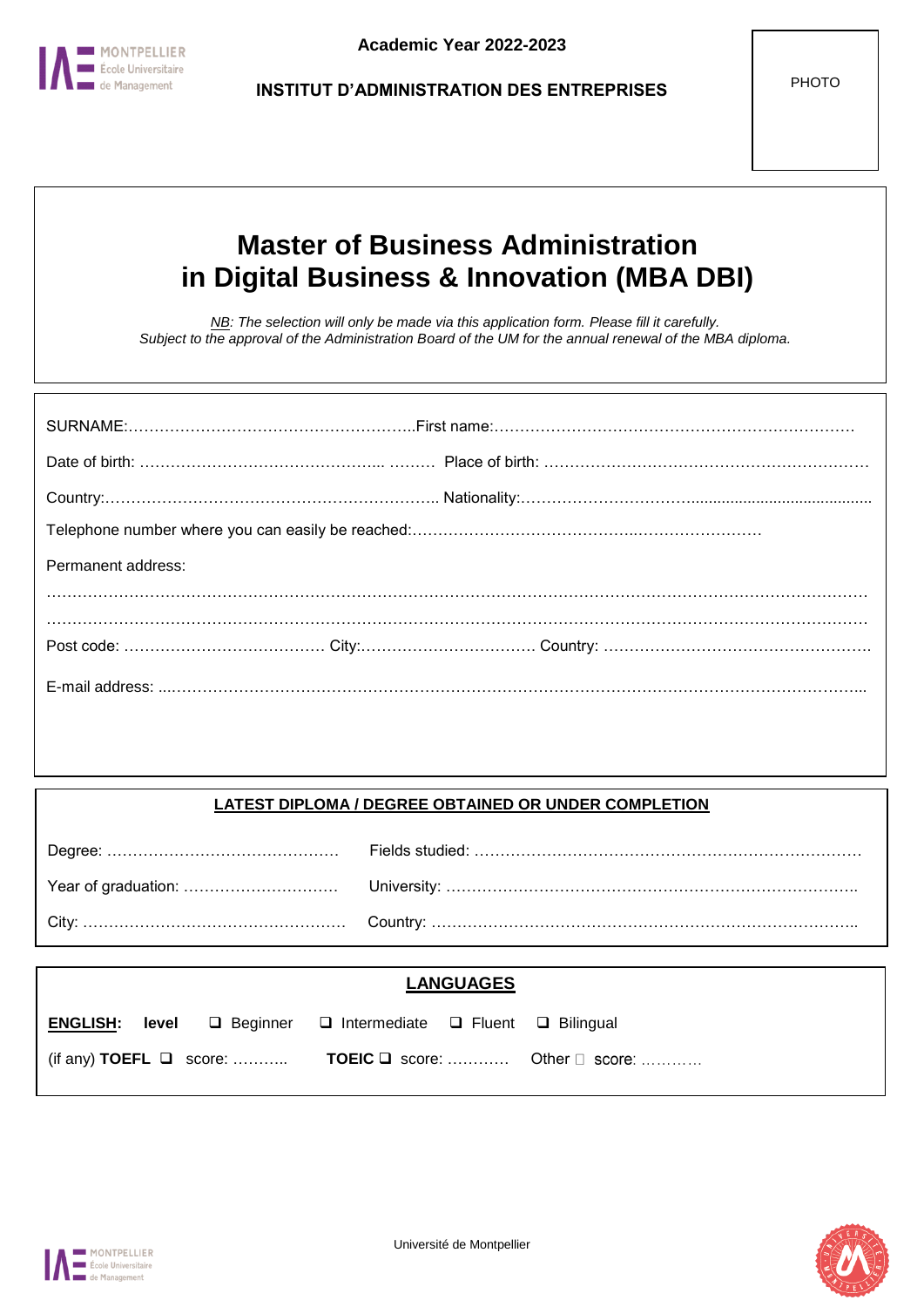| <b>FRENCH:</b><br><b>SPANISH:</b><br><b>GERMAN:</b> | level<br>level<br>level | $\Box$ Beginner<br>$\Box$ Beginner<br>$\Box$ Beginner<br>$\Box$ Beginner | $\Box$ Intermediate<br>$\Box$ Intermediate<br>$\Box$ Intermediate<br>$\square$ Intermediate | $\Box$ Fluent<br>$\Box$ Fluent<br>$\Box$ Fluent<br>$\Box$ Fluent | $\Box$ Bilingual<br>$\Box$ Bilingual<br>$\Box$ Bilingual<br>$\Box$ Bilingual |  |
|-----------------------------------------------------|-------------------------|--------------------------------------------------------------------------|---------------------------------------------------------------------------------------------|------------------------------------------------------------------|------------------------------------------------------------------------------|--|
|                                                     |                         |                                                                          |                                                                                             |                                                                  |                                                                              |  |
|                                                     |                         |                                                                          |                                                                                             |                                                                  |                                                                              |  |
|                                                     |                         |                                                                          |                                                                                             |                                                                  |                                                                              |  |

| DO YOU APPLY FOR OTHER PROGRAMS? □ YES □ NO<br>If so, which ones? (specify which University or Institute) |  |
|-----------------------------------------------------------------------------------------------------------|--|
|                                                                                                           |  |
|                                                                                                           |  |

| <b>EDUCATION</b> |  |
|------------------|--|
|                  |  |
|                  |  |

| <b>HIGHER EDUCATION</b> |                                                                                                 |                                |                |                                   |                                    |  |
|-------------------------|-------------------------------------------------------------------------------------------------|--------------------------------|----------------|-----------------------------------|------------------------------------|--|
|                         | Specify the years in Higher Education (and the degrees/diplomas) beginning with the current one |                                |                |                                   |                                    |  |
| <b>ACADEMIC YEAR</b>    | <b>FIELD OF STUDY</b>                                                                           | UNIVERSITY OR<br><b>SCHOOL</b> | <b>COUNTRY</b> | <b>PROGRAMME</b><br>(whole title) | <b>VALIDATED</b><br><b>CREDITS</b> |  |
|                         |                                                                                                 |                                |                |                                   |                                    |  |
|                         |                                                                                                 |                                |                |                                   |                                    |  |
|                         |                                                                                                 |                                |                |                                   |                                    |  |

| PROFESSIONAL EXPERIENCES, INTERNSHIPS, REPORTS |                          |                                             |                                              |                                     |  |
|------------------------------------------------|--------------------------|---------------------------------------------|----------------------------------------------|-------------------------------------|--|
| <b>HOST COMPANY</b>                            | CITY -<br><b>COUNTRY</b> | <b>MONTH - YEAR</b><br><b>STARTING DATE</b> | <b>MONTH - YEAR</b><br><b>FINISHING DATE</b> | <b>TASKS - PROJECTS CARRIED OUT</b> |  |
|                                                |                          |                                             |                                              |                                     |  |
|                                                |                          |                                             |                                              |                                     |  |
|                                                |                          |                                             |                                              |                                     |  |